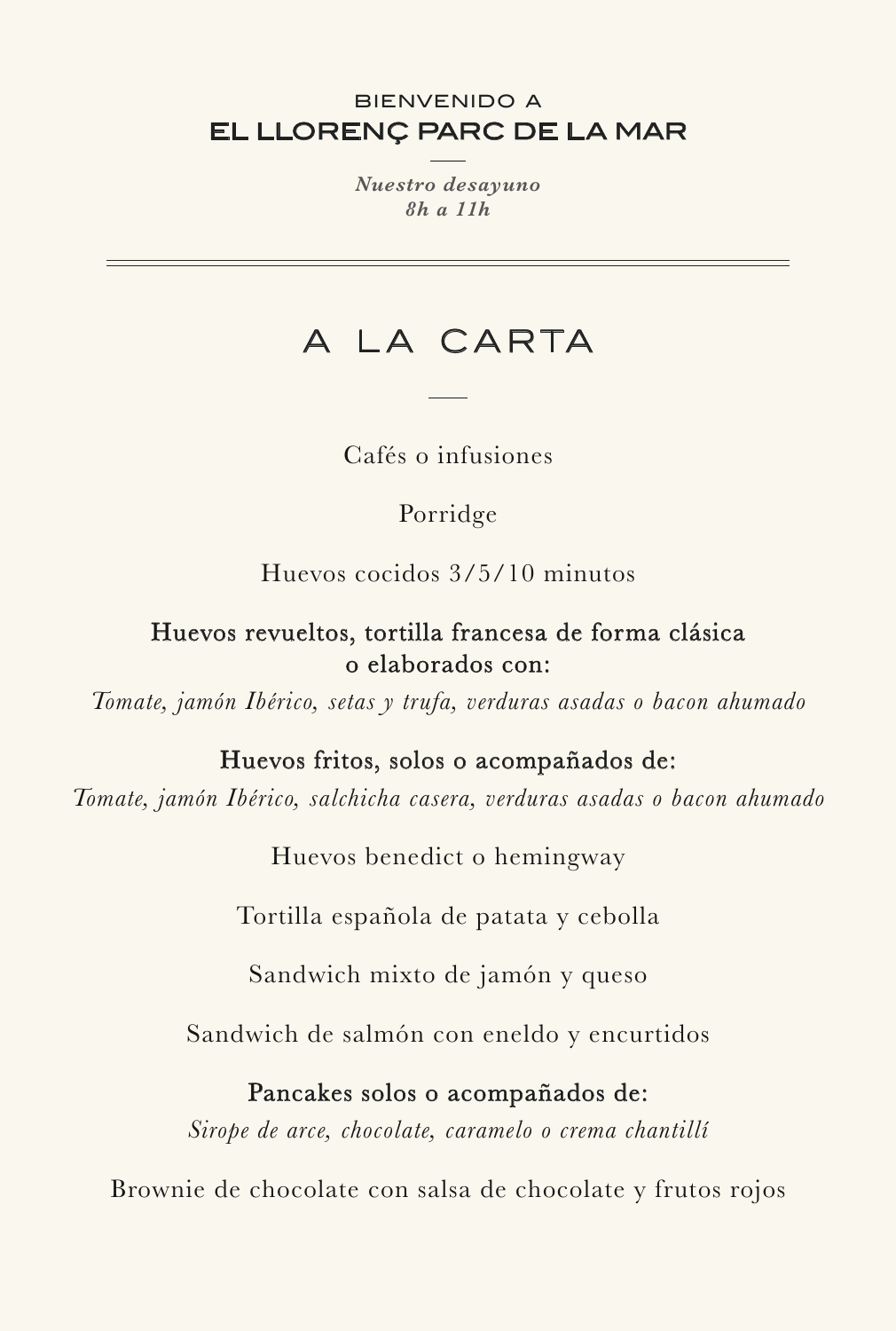### EL LLORENÇ PARC DE LA MAR WELCOME TO

*Our breakfast from 8am to 11am*

## A LA CARTE

Coffee or tea

Porridge

Eggs cooked 3/5/10 minutes

Scrambled eggs or classic French omelette or made with:

*Tomato, iberian ham, mushrooms and truffle, roasted vegetables or smoked bacon*

## Fried eggs, alone or with:

*Tomato, iberian ham, homemade sausage, roasted vegetables or smoked bacon*

Eggs benedict or hemingway

Spanish potato and onion omelette

Ham and cheese sandwich

Salmon sandwich with dill and pickles

### Plain pancakes or accompanied by:

*Maple syrup, chocolate, caramel or whipped cream*

Chocolate brownie with chocolate sauce and red berries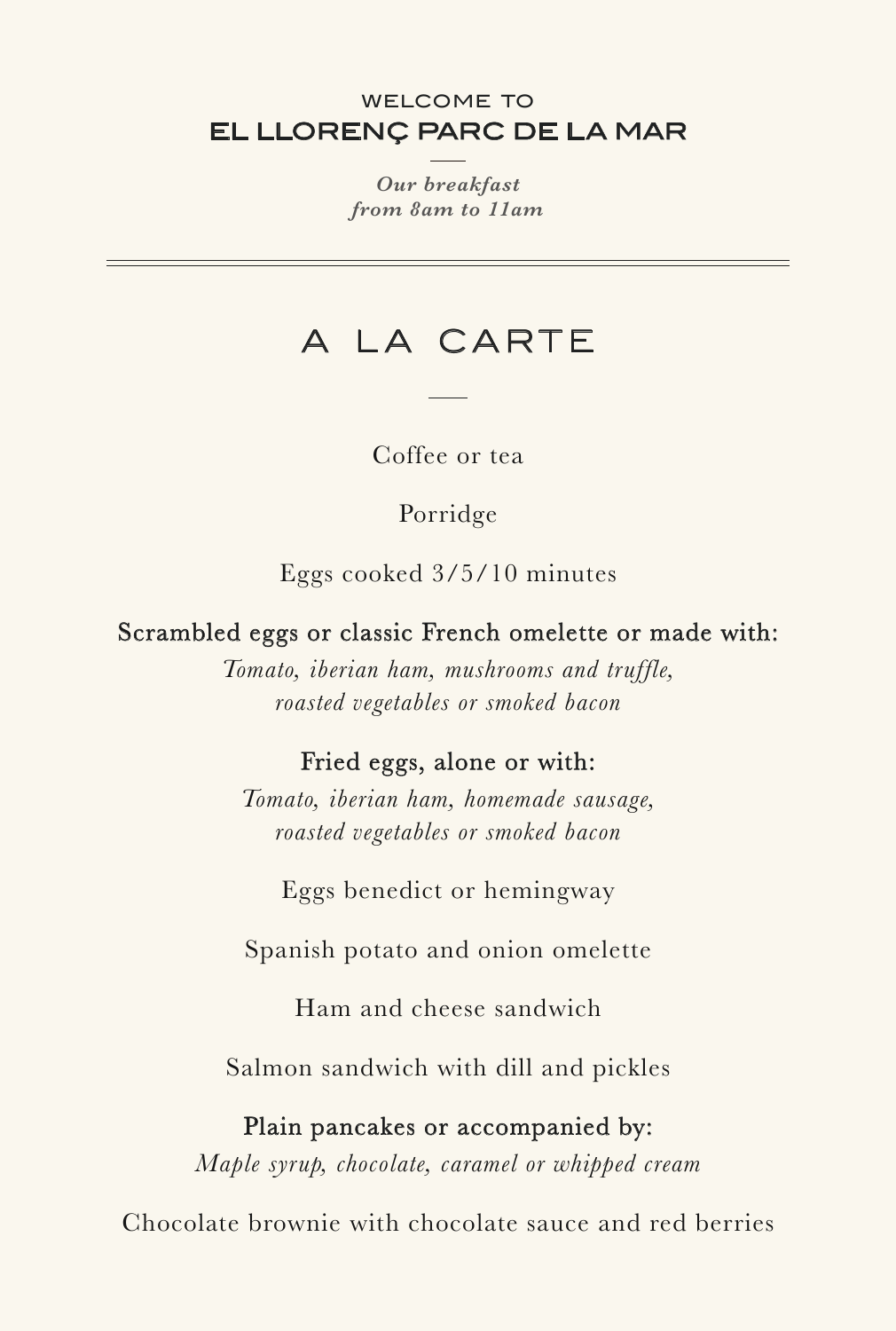#### EL LLORENÇ PARC DE LA MAR WILLKOMMEN IM

*Unser Frühstück 08:00 bis 11:00 Uhr*

## A LA CARTE

Kaffee oder Tee

Porridge

Gekochtes Ei 3/5/10 Minuten

Rührei oder Omelette auf klassische Art oder zubereitet mit:

*Tomate, Iberischer Schinken, Pilze und Trüffel, Gebratenes Gemüse oder Geräucherter Bacon*

### Spiegelei, allein oder mit zusammen mit:

*Tomate, Iberischer Schinken, Hausgemachte Wurst, Gebratenes Gemüse oder Geräucherter Bacon*

Benedikt- oder Hemingway-Eier

Spanisches Omelette mit Kartoffeln und Zwiebeln

Sandwich mit gekochtem Schinken und Käse

Lachssandwich mit Dill und Gurken

### Pancakes, allein oder zusammen mit:

*Ahornsirup, Schokolade, Karamell oder Chantilly-Creme*

Brownie mit Schokoladensauce und roten Beeren